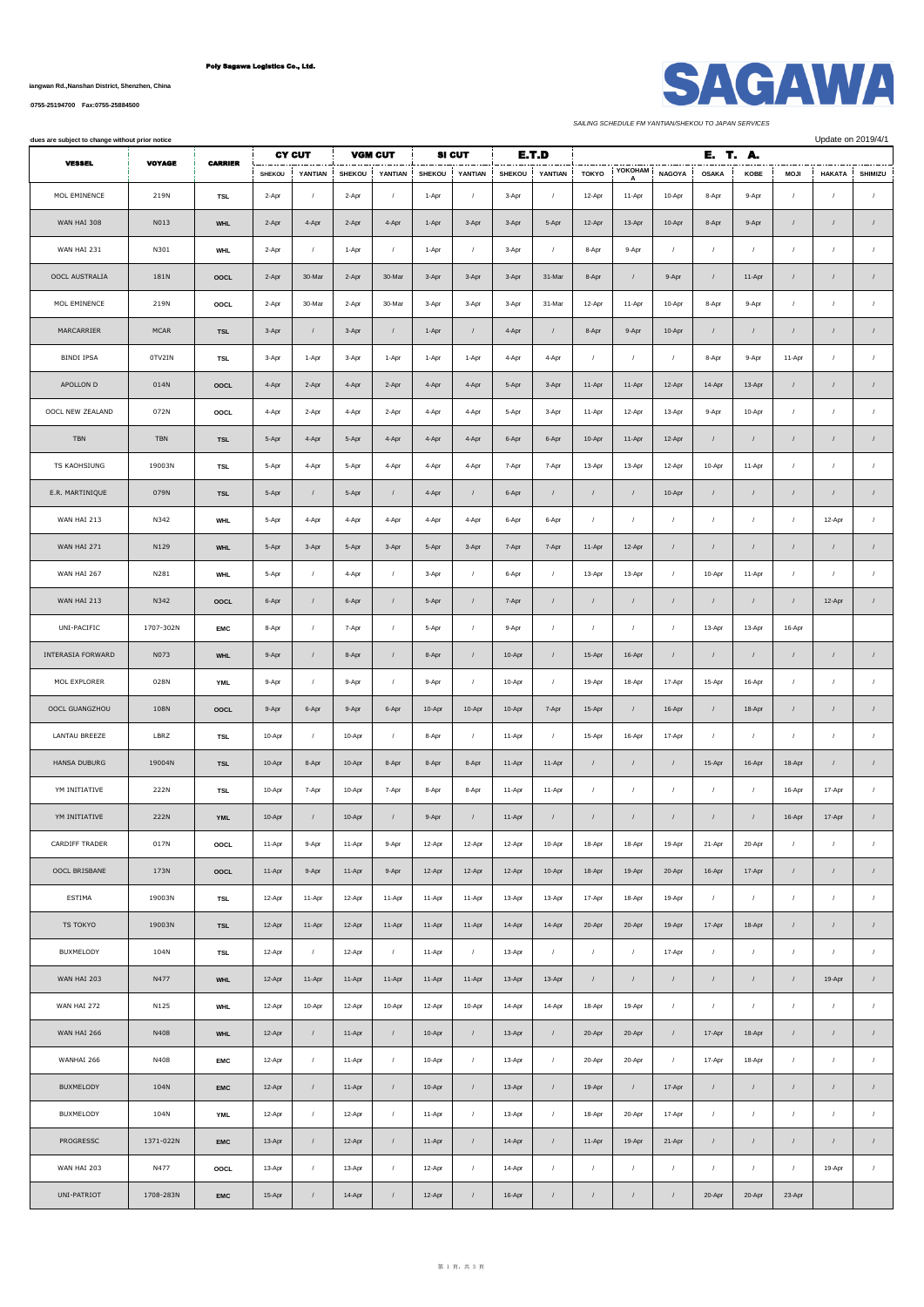## Poly Sagawa Logistics Co., Ltd.

**No.1007, Yueliangwan Rd.,Nanshan District, Shenzhen, China**

**[Tel:0755-25194700 Fax:0755-25884500](tel:0755-25194700    Fax:0755-25884500)**

| <b>SAGAWA</b> |  |
|---------------|--|
|               |  |

*SAILING SCHEDULE FM YANTIAN/SHEKOU TO JAPAN SERVICES*

| dues are subject to change without prior notice |               |                |               |                       |                |                  |               |                  |               |            |              |                  | Update on 2019/4/1 |                  |            |             |               |                  |
|-------------------------------------------------|---------------|----------------|---------------|-----------------------|----------------|------------------|---------------|------------------|---------------|------------|--------------|------------------|--------------------|------------------|------------|-------------|---------------|------------------|
| <b>VESSEL</b>                                   | <b>VOYAGE</b> | <b>CARRIER</b> |               | <b>CY CUT</b>         | <b>VGM CUT</b> | YANTIAN          |               | <b>SI CUT</b>    |               | E.T.D      |              | <b>YOKOHAM</b>   |                    | E. T. A.         |            |             |               |                  |
|                                                 |               |                | <b>SHEKOU</b> | YANTIAN<br>$\sqrt{ }$ | <b>SHEKOU</b>  |                  | <b>SHEKOU</b> | YANTIAN          | <b>SHEKOU</b> | YANTIAN    | <b>TOKYO</b> | A                | <b>NAGOYA</b>      | <b>OSAKA</b>     | KOBE       | <b>MOJI</b> | <b>HAKATA</b> | SHIMIZU          |
| WAN HAI 172                                     | N315          | <b>WHL</b>     | 16-Apr        |                       | 15-Apr         | $\sqrt{2}$       | 15-Apr        | $\sqrt{ }$       | 17-Apr        | $\prime$   | 22-Apr       | 23-Apr           | $\cal I$           | $\sqrt{ }$       | $\sqrt{ }$ | $\sqrt{2}$  | $\sqrt{2}$    | $\cal I$         |
| OOCL NAGOYA                                     | 116N          | OOCL           | 16-Apr        | 13-Apr                | 16-Apr         | 13-Apr           | 17-Apr        | 17-Apr           | 17-Apr        | 14-Apr     | 22-Apr       | $\sqrt{ }$       | 23-Apr             | $\sqrt{ }$       | 25-Apr     | $\sqrt{ }$  | $\prime$      | $\sqrt{2}$       |
| HANSE ENDURANCE                                 | HEDR          | TSL            | 17-Apr        | $\sqrt{2}$            | 17-Apr         | $\sqrt{ }$       | 15-Apr        | $\cal I$         | 18-Apr        | $\prime$   | 22-Apr       | 23-Apr           | 24-Apr             | $\cal I$         | $\sqrt{ }$ | $\sqrt{2}$  | $\prime$      | $\sqrt{ }$       |
| CAPE NABIL                                      | 19005N        | <b>TSL</b>     | 17-Apr        | 15-Apr                | 17-Apr         | 15-Apr           | 15-Apr        | 15-Apr           | 18-Apr        | 18-Apr     | $\prime$     | $\boldsymbol{I}$ | $\sqrt{2}$         | 22-Apr           | 23-Apr     | 25-Apr      | $\prime$      | $\boldsymbol{I}$ |
| HANSA FRESENBURG                                | 19007N        | <b>TSL</b>     | 17-Apr        | 14-Apr                | 17-Apr         | 14-Apr           | 15-Apr        | 15-Apr           | 18-Apr        | 18-Apr     | $\sqrt{ }$   | $\sqrt{2}$       | $\cal I$           | $\sqrt{ }$       | $\prime$   | 23-Apr      | 24-Apr        | $\cal I$         |
| ST GREEN                                        | 009N          | OOCL           | 18-Apr        | 16-Apr                | 18-Apr         | 16-Apr           | 19-Apr        | 19-Apr           | 19-Apr        | 17-Apr     | 25-Apr       | 25-Apr           | 26-Apr             | 28-Apr           | 27-Apr     | $\sqrt{2}$  | $\prime$      | $\sqrt{2}$       |
| OOCL ZHOUSHAN                                   | 200N          | OOCL           | 18-Apr        | 16-Apr                | 18-Apr         | 16-Apr           | 19-Apr        | 19-Apr           | 19-Apr        | 17-Apr     | 25-Apr       | 26-Apr           | 27-Apr             | 23-Apr           | 24-Apr     | $\sqrt{2}$  | $\prime$      | $\sqrt{ }$       |
| LANTAU BEE                                      | 19005N        | <b>TSL</b>     | 19-Apr        | 18-Apr                | 19-Apr         | 18-Apr           | 18-Apr        | 18-Apr           | 20-Apr        | 20-Apr     | 24-Apr       | 25-Apr           | 26-Apr             | $\sqrt{ }$       | $\prime$   | $\sqrt{ }$  | $\prime$      | $\sqrt{2}$       |
| TS OSAKA                                        | 19004N        | <b>TSL</b>     | 19-Apr        | 18-Apr                | 19-Apr         | 18-Apr           | 18-Apr        | 18-Apr           | 21-Apr        | 21-Apr     | 27-Apr       | 27-Apr           | 26-Apr             | 24-Apr           | 25-Apr     | $\sqrt{2}$  | $\prime$      | $\sqrt{ }$       |
| E.R. MARTINIQUE                                 | 080N          | <b>TSL</b>     | 19-Apr        | $\prime$              | 19-Apr         | $\sqrt{ }$       | 18-Apr        | $\sqrt{ }$       | 20-Apr        | $\prime$   | $\prime$     | $\sqrt{2}$       | 24-Apr             | $\sqrt{ }$       | $\prime$   | $\sqrt{ }$  | $\prime$      | $\sqrt{2}$       |
| WAN HAI 205                                     | N486          | <b>WHL</b>     | 19-Apr        | 18-Apr                | 18-Apr         | 18-Apr           | 18-Apr        | 18-Apr           | 20-Apr        | 20-Apr     | $\sqrt{2}$   | $\sqrt{2}$       | $\cal I$           | $\boldsymbol{I}$ | $\sqrt{ }$ | $\sqrt{2}$  | 26-Apr        | $\sqrt{ }$       |
| INTERASIA ADVANCE                               | N212          | <b>WHL</b>     | 19-Apr        | 17-Apr                | 19-Apr         | 17-Apr           | 19-Apr        | 17-Apr           | 21-Apr        | 21-Apr     | 25-Apr       | 26-Apr           | $\sqrt{ }$         | $\sqrt{ }$       | $\prime$   | $\sqrt{ }$  | $\prime$      | $\cal I$         |
| EVER PRIDE                                      | N265          | <b>WHL</b>     | 19-Apr        | $\sqrt{ }$            | 18-Apr         | $\sqrt{ }$       | 17-Apr        | $\cal I$         | 20-Apr        | $\sqrt{ }$ | 27-Apr       | 27-Apr           | $\cal I$           | 24-Apr           | 25-Apr     | $\sqrt{2}$  | $\prime$      | $\sqrt{ }$       |
| EVER PRIDE                                      | N265          | EMC            | 19-Apr        | $\sqrt{ }$            | 18-Apr         | $\boldsymbol{I}$ | 17-Apr        | $\cal I$         | 20-Apr        | $\prime$   | 27-Apr       | 27-Apr           | $\sqrt{2}$         | 24-Apr           | 25-Apr     | $\cal I$    | $\prime$      | $\boldsymbol{I}$ |
| E.R. MARTINIQUE                                 | 080N          | <b>EMC</b>     | 19-Apr        | $\sqrt{ }$            | 18-Apr         | $\sqrt{ }$       | 17-Apr        | $\cal I$         | 20-Apr        | $\sqrt{ }$ | 26-Apr       | $\sqrt{ }$       | 24-Apr             | $\prime$         | $\sqrt{ }$ | $\sqrt{2}$  | $\prime$      | $\sqrt{ }$       |
| E.R. MARTINIQUE                                 | 080N          | <b>YML</b>     | 19-Apr        | $\prime$              | 19-Apr         | $\sqrt{ }$       | 18-Apr        | $\sqrt{ }$       | 20-Apr        | $\prime$   | 25-Apr       | 27-Apr           | 24-Apr             | $\sqrt{ }$       | $\prime$   | $\prime$    |               | $\sqrt{2}$       |
| ADVANCE                                         | 1372-032N     | <b>EMC</b>     | 20-Apr        | $\sqrt{ }$            | 19-Apr         | $\sqrt{ }$       | 18-Apr        | $\prime$         | 21-Apr        | $\sqrt{ }$ | 18-Apr       | 26-Apr           | 28-Apr             | $\prime$         | $\prime$   | $\sqrt{2}$  | $\prime$      | $\sqrt{ }$       |
| WAN HAI 205                                     | N486          | OOCL           | 20-Apr        | $\sqrt{ }$            | 20-Apr         | $\cal I$         | 19-Apr        | $\sqrt{ }$       | 21-Apr        | $\sqrt{ }$ | $\prime$     | $\sqrt{2}$       | $\sqrt{2}$         | $\sqrt{ }$       | $\prime$   | $\sqrt{ }$  | 26-Apr        | $\sqrt{2}$       |
| UNI-PACIFIC                                     | 1709-303N     | <b>EMC</b>     | 22-Apr        | $\sqrt{2}$            | 21-Apr         | $\sqrt{ }$       | 19-Apr        | $\sqrt{ }$       | 23-Apr        | $\prime$   | $\sqrt{2}$   | $\prime$         | $\sqrt{2}$         | 27-Apr           | 27-Apr     | 30-Apr      |               |                  |
| WAN HAI 262                                     | N352          | <b>WHL</b>     | 23-Apr        | $\prime$              | 22-Apr         | $\sqrt{ }$       | 22-Apr        | $\sqrt{ }$       | 24-Apr        | $\prime$   | 29-Apr       | 30-Apr           | $\prime$           | $\sqrt{ }$       | $\prime$   | $\prime$    | $\prime$      | $\boldsymbol{I}$ |
| OOCL JAKARTA                                    | 106N          | OOCL           | 23-Apr        | 20-Apr                | 23-Apr         | 20-Apr           | 24-Apr        | 24-Apr           | 24-Apr        | 21-Apr     | 29-Apr       | $\cal I$         | 30-Apr             | $\sqrt{ }$       | 2-May      | $\prime$    | $\sqrt{ }$    | $\cal I$         |
| OOCL PANAMA                                     | 263N          | OOCL           | 23-Apr        | 20-Apr                | 23-Apr         | 20-Apr           | 24-Apr        | 24-Apr           | 24-Apr        | 21-Apr     | 4-May        | 3-May            | 2-May              | 29-Apr           | 30-Apr     | $\sqrt{ }$  |               | $\cal I$         |
| MARCARRIER                                      | MCAR          | <b>TSL</b>     | 24-Apr        | $\sqrt{ }$            | 24-Apr         | $\sqrt{ }$       | 22-Apr        | $\sqrt{ }$       | 25-Apr        | $\prime$   | 29-Apr       | 30-Apr           | 1-May              | $\cal I$         | $\sqrt{ }$ | $\sqrt{2}$  | $\prime$      | $\sqrt{ }$       |
| <b>BINDI IPSA</b>                               | 0TV2ON        | <b>TSL</b>     | 24-Apr        | 22-Apr                | 24-Apr         | 22-Apr           | 22-Apr        | 22-Apr           | 25-Apr        | 25-Apr     | $\prime$     | $\prime$         | $\overline{I}$     | 29-Apr           | 30-Apr     | 2-May       | $\prime$      | $\sqrt{ }$       |
| YM INITIATIVE                                   | 223N          | <b>TSL</b>     | 24-Apr        | 21-Apr                | 24-Apr         | 21-Apr           | 22-Apr        | 22-Apr           | 25-Apr        | 25-Apr     | $\sqrt{2}$   | $\sqrt{2}$       | $\sqrt{ }$         | $\prime$         | $\prime$   | 30-Apr      | 1-May         | $\sqrt{ }$       |
| OOCL NEW ZEALAND                                | 073N          | OOCL           | 25-Apr        | 23-Apr                | 25-Apr         | 23-Apr           | 26-Apr        | 26-Apr           | 26-Apr        | 24-Apr     | #N/A         | 3-May            | $\cal I$           | 30-Apr           | 1-May      | $\sqrt{2}$  | $\prime$      | $\sqrt{2}$       |
| TBN                                             | TBN           | TSL            | 26-Apr        | 25-Apr                | 26-Apr         | 25-Apr           | 25-Apr        | 25-Apr           | 27-Apr        | 27-Apr     | 1-May        | 2-May            | 3-May              | $\cal I$         | $\prime$   | $\sqrt{2}$  | $\prime$      | $\sqrt{2}$       |
| <b>TS BANGKOK</b>                               | 19004N        | <b>TSL</b>     | 26-Apr        | 25-Apr                | 26-Apr         | 25-Apr           | 25-Apr        | 25-Apr           | 28-Apr        | 28-Apr     | 4-May        | 4-May            | 3-May              | 1-May            | 2-May      | $\prime$    | $\prime$      | $\sqrt{2}$       |
| BUXMELODY                                       | 105N          | <b>TSL</b>     | 26-Apr        | $\sqrt{2}$            | 26-Apr         | $\cal I$         | 25-Apr        | $\sqrt{ }$       | 27-Apr        | $\sqrt{2}$ | $\sqrt{2}$   | $\sqrt{2}$       | 1-May              | $\sqrt{ }$       | $\sqrt{ }$ | $\sqrt{2}$  | $\sqrt{ }$    | $\sqrt{2}$       |
| WAN HAI 213                                     | N343          | <b>WHL</b>     | 26-Apr        | 25-Apr                | 25-Apr         | 25-Apr           | 25-Apr        | 25-Apr           | 27-Apr        | 27-Apr     | $\sqrt{ }$   | $\sqrt{2}$       | $\sqrt{ }$         | $\sqrt{ }$       | $\prime$   | $\sqrt{2}$  | 3-May         | $\sqrt{2}$       |
| WAN HAI 271                                     | N130          | <b>WHL</b>     | 26-Apr        | 24-Apr                | 26-Apr         | 24-Apr           | 26-Apr        | 24-Apr           | 28-Apr        | 28-Apr     | 2-May        | 3-May            | $\cal I$           | $\sqrt{ }$       | $\sqrt{ }$ | $\sqrt{2}$  | $\sqrt{ }$    | $\sqrt{2}$       |
| WAN HAI 267                                     | N282          | <b>WHL</b>     | 26-Apr        | $\prime$              | 25-Apr         | $\sqrt{2}$       | 24-Apr        | $\sqrt{ }$       | 27-Apr        | $\sqrt{ }$ | 4-May        | 4-May            | $\cal I$           | 1-May            | 2-May      | $\sqrt{ }$  | $\prime$      | $\sqrt{2}$       |
| WANHAI 267                                      | N282          | <b>EMC</b>     | 26-Apr        | $\prime$              | 25-Apr         | $\sqrt{ }$       | 24-Apr        | $\sqrt{ }$       | 27-Apr        | $\cal I$   | 4-May        | 4-May            | $\cal I$           | 1-May            | 2-May      | $\prime$    | $\sqrt{2}$    | $\prime$         |
| BUXMELODY                                       | 105N          | <b>EMC</b>     | 26-Apr        | $\sqrt{ }$            | 25-Apr         | $\sqrt{ }$       | 24-Apr        | $\cal I$         | 27-Apr        | $\prime$   | 2-May        | $\boldsymbol{I}$ | 1-May              | $\prime$         | $\sqrt{ }$ | $\sqrt{2}$  |               |                  |
| <b>BUXMELODY</b>                                | 105N          | <b>YML</b>     | 26-Apr        | $\sqrt{ }$            | 26-Apr         | $\sqrt{ }$       | 25-Apr        | $\boldsymbol{I}$ | 27-Apr        | $\sqrt{ }$ | 2-May        | 4-May            | 1-May              | $\prime$         | $\prime$   | $\sqrt{2}$  | $\sqrt{ }$    | $\prime$         |
| SPRINTER                                        | 1374-023N     | <b>EMC</b>     | 27-Apr        | $\sqrt{ }$            | 26-Apr         | $\sqrt{ }$       | 25-Apr        | $\sqrt{ }$       | 28-Apr        | $\sqrt{ }$ | 25-Apr       | 26-Apr           | 5-May              | $\sqrt{ }$       | $\sqrt{ }$ | $\sqrt{2}$  | $\sqrt{ }$    | $\boldsymbol{I}$ |
| WAN HAI 213                                     | N343          | OOCL           | 27-Apr        | $\sqrt{ }$            | 27-Apr         | $\prime$         | 26-Apr        | $\sqrt{ }$       | 28-Apr        | $\prime$   | $\sqrt{ }$   | $\sqrt{2}$       | $\sqrt{2}$         | $\sqrt{ }$       | $\sqrt{ }$ | $\prime$    | 3-May         | $\sqrt{ }$       |
| UNI-PATRIOT                                     | 1710-284N     | <b>EMC</b>     | 29-Apr        | $\sqrt{ }$            | 28-Apr         | $\sqrt{2}$       | 26-Apr        | $\sqrt{ }$       | 30-Apr        | $\sqrt{ }$ | $\sqrt{ }$   | $\boldsymbol{I}$ | $\sqrt{2}$         | 4-May            | 4-May      | 7-May       | $\prime$      | $\boldsymbol{I}$ |